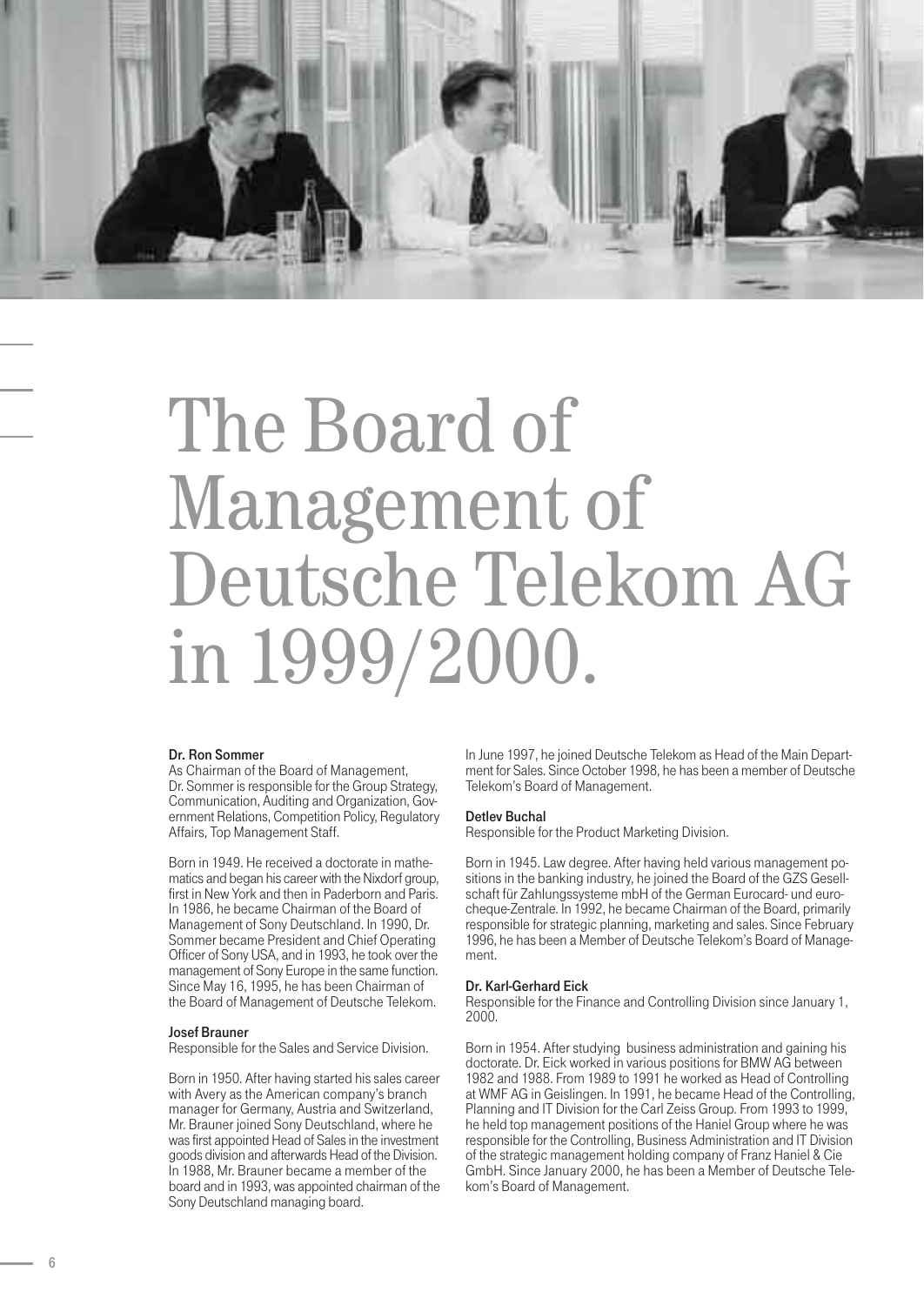

From left to right:

Josef Brauner Sales and Service

Jeffrey A. Hedberg International

Detlev Buchal Product Marketing

Dr. Ron Sommer Chairman Group Strategy, Communication, Auditing and Organization

Dipl.-Ing. Gerd Tenzer Networks, Purchasing and Environmental Protection

Dr. Hagen Hultzsch Technology and Services

Dr. Heinz Klinkhammer Human Resources and Legal Affairs

Dr. Karl-Gerhard Eick Finance and Controlling

# Jeffrey A. Hedberg

Responsible for the International Division since January 1, 1999.

Born in 1961. Mr. Hedberg, a native American, joined the TVM/Matuschka group in Munich, where he was primarily involved in analyzing venture capital projects for companies with international operations. Later, he worked in the International division of US West, the US carrier, and then as an associate for Coopers & Lybrand, where he provided support for international projects of globally operating telecommunications groups. In 1994, Mr. Hedberg joined Swisscom, where he was last in charge of the Swiss company's international investments

as Executive Vice President and member of the company's senior management.

## Dr. Hagen Hultzsch

Responsible for the Technology and Services Division.

Born in 1940. He received a doctorate in physics and was Assistant Professor in Mainz before heading the Computer Center at the Gesellschaft für Schwerionenforschung (GSI, Center for Heavy Ion Research) in Darmstadt from 1977 to 1985. In 1985, he became Director of Informationstechnische Dienste Deutschland at Electronic Data Systems. In 1988, Dr. Hultzsch joined Volkswagen AG as Director responsible for Organization and Information Systems. From July 1993 to 1994, he was a Member of the Board of Management of Deutsche Bundespost Telekom, and since January 1995, he has been a Member of Deutsche Telekom's Board of Management.

## Dr. Heinz Klinkhammer

Responsible for the Human Resources and Legal Affairs Division.

Born in 1946. He received a doctorate in law and began his career at the Institute for German and European Labor, Social and Business Law before becoming a Labor Court judge. From 1979 to 1990, he worked at the Ministry of Labor, Health and Social Affairs of the state of North-Rhine/Westphalia. In 1991, he became Labor Director at Hüttenwerke Krupp Mannesmann GmbH and in 1992, Board Member of Mannesmannröhren-Werke AG. He has been a Member of Deutsche Telekom's Board of Management since April 1996.

### Dr. Joachim Kröske

Responsible for the Finance and Controlling Division until December 31, 1999.

Born in 1944. After earning a degree in business administration and attaining a doctorate, he held various management positions at Philips from 1972 to 1986 (inter alia, Head of Central Business Management of Philips Deutschland and Head of Accounting Management of the company divisions for car radios and electronic components). In 1986, he became Accounting Manager of Dräger Werke in Lübeck. From 1990 to 1994, he was Member of the Board of Management of Deutsche Bundespost Telekom and since January 1995, he has been a Member of Deutsche Telekom's Board of Management.

# Gerd Tenzer

Responsible for the Networks, Purchasing, Environmental Protection, Carrier Services and Broadcasting and Broadband Cable Division.

Born in 1943. As a communications engineer, he worked in the telecommunications research department at AEG-Telefunken from 1968 to 1970. In 1970, he joined what was then the Deutsche Bundespost. In 1975, Mr. Tenzer moved to the Federal Ministry of Posts and Telecommunications, where he became Head of the Telecommunications Policy Section in 1980. From 1990 to 1994, he was a Member of the Board of Management of Deutsche Bundespost Telekom, and since January 1995, he has been a Member of Deutsche Telekom's Board of Management.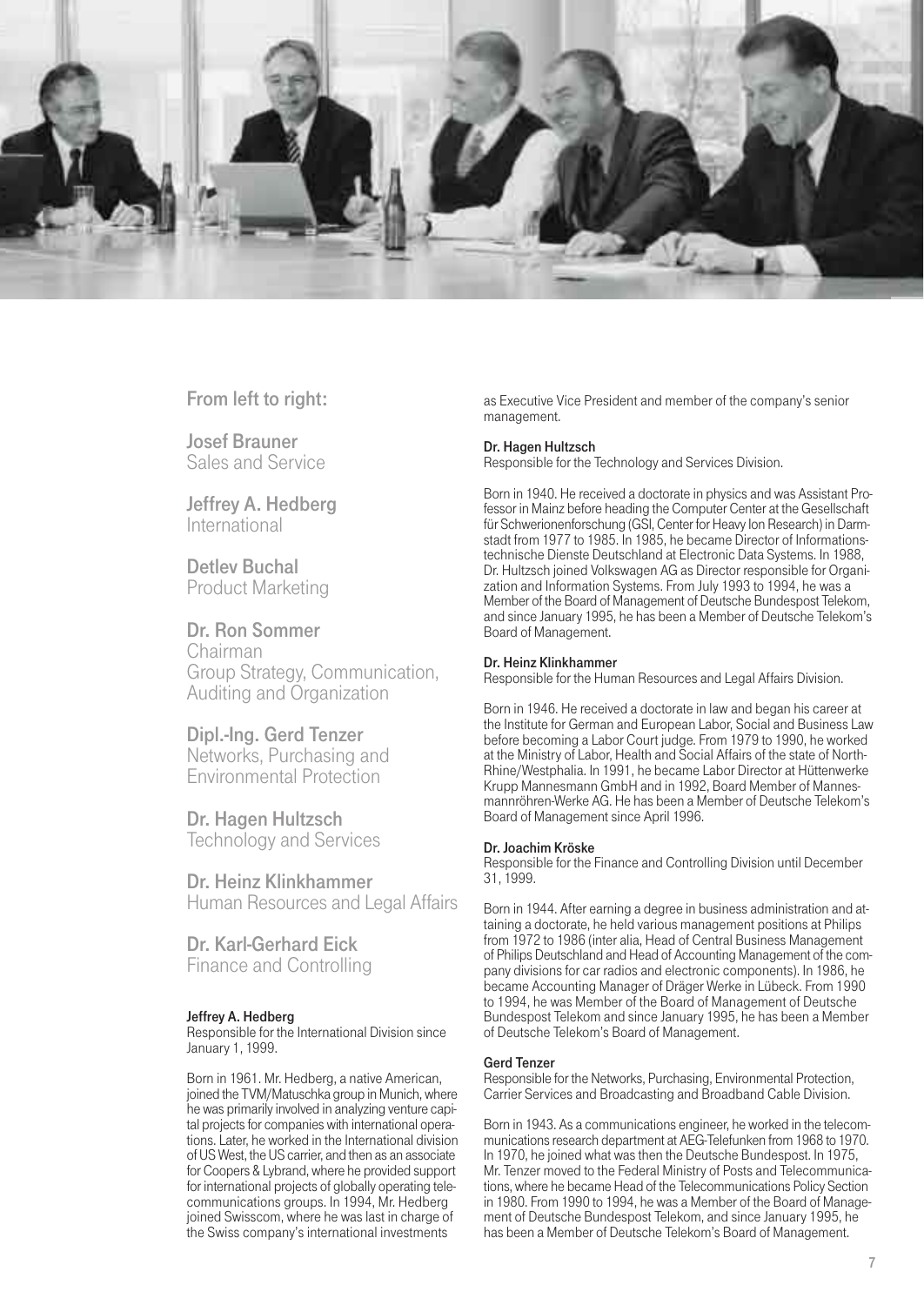

# Supervisory Board's report to the shareholders' meeting.

The Supervisory Board was also confronted with considerable challenges during the 1999 financial year. Deliberations focused on the internationalization strategy, making use of opportunities in the dynamic market of new communication technologies, securing competitiveness under the conditions of an asymmetrical regulatory regime and, not least, the consequences of these issues for our staff.

These topics were discussed in depth at five regular and three extraordinary meetings of the Supervisory Board and in dialog with the Board of Management. In all meetings particular attention was also paid to the Group's business development.

The following issues were among the main subjects of discussion:

- the acquisition of One 2 One in Great Britain and SIRIS in France,
- separation from Sprint Corporation and the subsequent sale of Global One,
- the intended, but not realized merger with Telecom Italia and its consequences,
- Deutsche Telekom AG's second flotation and the preparation of the listings of T-Mobil and T-Online,
- the cornerstones of human resources policy.

The meetings of the Supervisory Board were prepared by the General Committee (10 meetings) and in some cases by the Special Matters Committee (2 meetings). The Mediation Committee and the Staff Committee did not meet during the 1999 financial year.

The following changes in the Board of Management have occurred since last year's report:

Dr. Joachim Kröske left the Board of Management on December 31, 1999, with the approval of the Supervisory Board. The Supervisory Board thanks him for his excellent collaboration and for the contribution he has made to the good of the company. Dr. Karl-Gerhard Eick was appointed to the Board of Management as his successor with effect from January 1, 2000.

The following personnel changes in the Supervisory Board have occurred since last year's Annual Report:

Rüdiger Schulze was judicially appointed to the Supervisory Board with effect from March 29, 1999, and elected by the Supervisory Board to the position of Vice-Chairman to succeed Veronika Altmeyer, who stepped down from the Board on March 28, 1999.

On May 27, 1999, the shareholders' meeting elected Hans W. Reich, Bernhard Walter, Dr. Hans-Dietrich Winkhaus and Prof. Dr. Heribert Zitzelsberger to the shareholders side of the Supervisory Board, where they succeed Rainer Funke, Prof. Dr. Peter Glotz, Dr.-Ing. Paul Krüger, and Dr. Claus Noé. Michel Bon resigned from the Supervisory Board on March 31, 2000.

Waltraud Litzenberger was judicially appointed to the employees' representatives side of the Supervisory Board as of June 1, 1999; she succeeds Maud Pagel, who left the Board on May 31, 1999. Reinhard Ahrensmeier resigned his position on the Supervisory Board with effect from February 29, 2000

We thank the Supervisory Board's former members for their committed service.